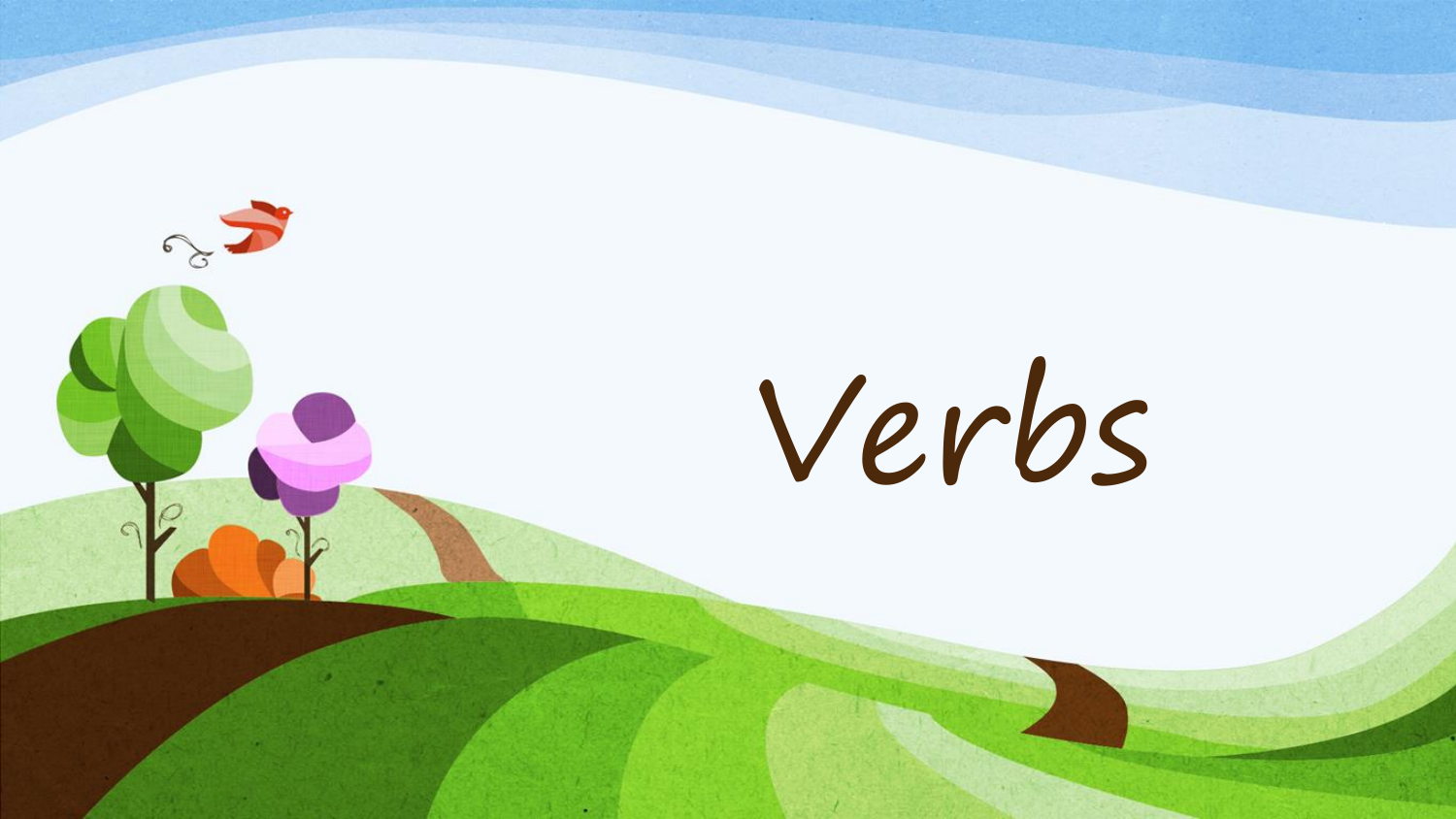## WHAT ARE VERBS?

- Verbs describe an action or a state of being.
- Example:
	- Mark eats his dinner.
	- We went to the market.
	- You <u>write</u> neatly in your notebook.
	- He is sad.
	- We <u>are</u> happy.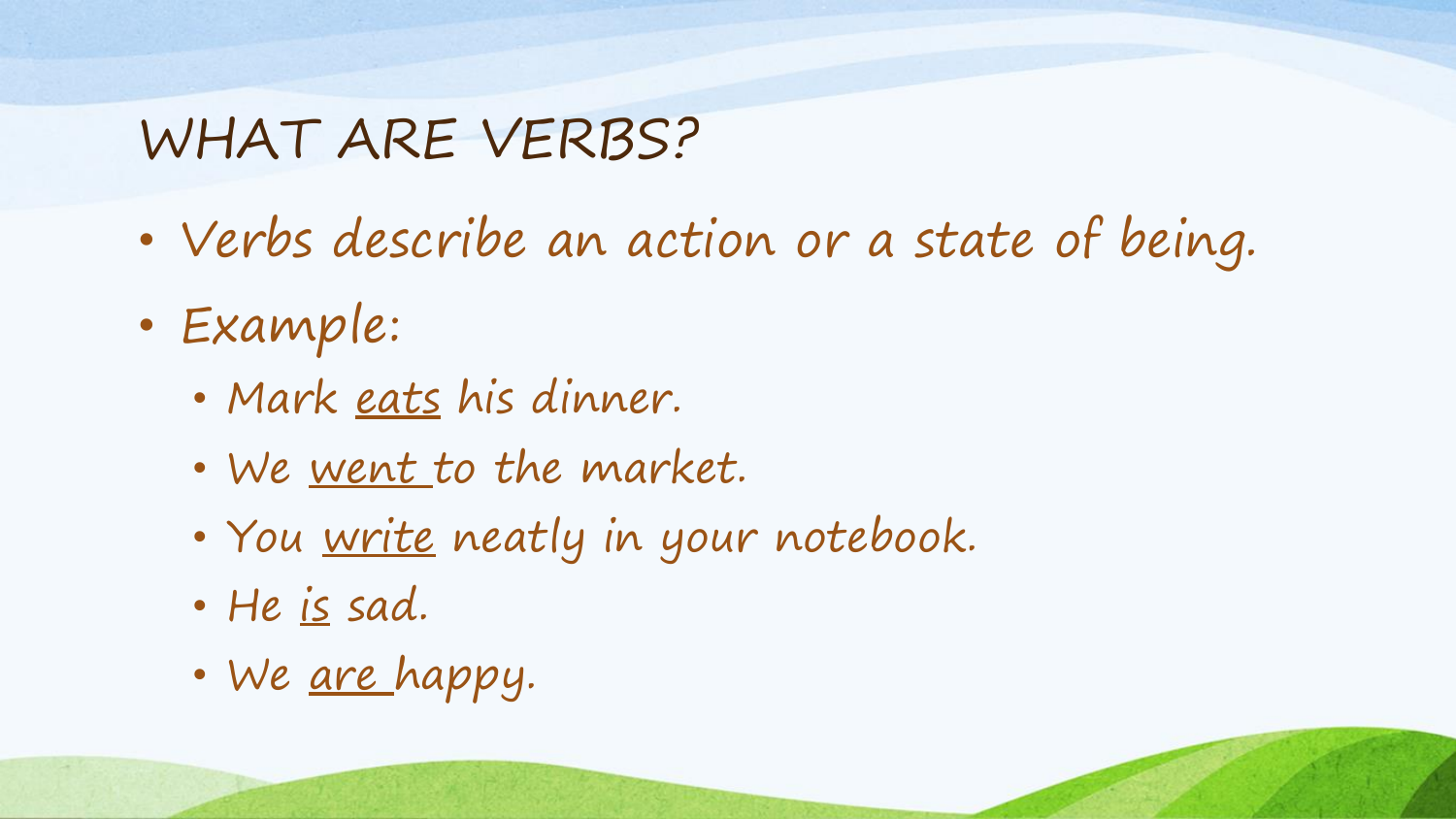## **VERB TENSES**

• Verb tenses tell us when an action takes place. There are three basic tenses:

| Present tense            | Past tense                  | Future tense            |
|--------------------------|-----------------------------|-------------------------|
| Today                    | Yesterday                   | Tomorrow                |
| Verb                     | $Verb + ed$                 | Will/shall + Verb       |
| I <u>paint</u> a picture | I paint <u>ed</u> a picture | I shall paint a picture |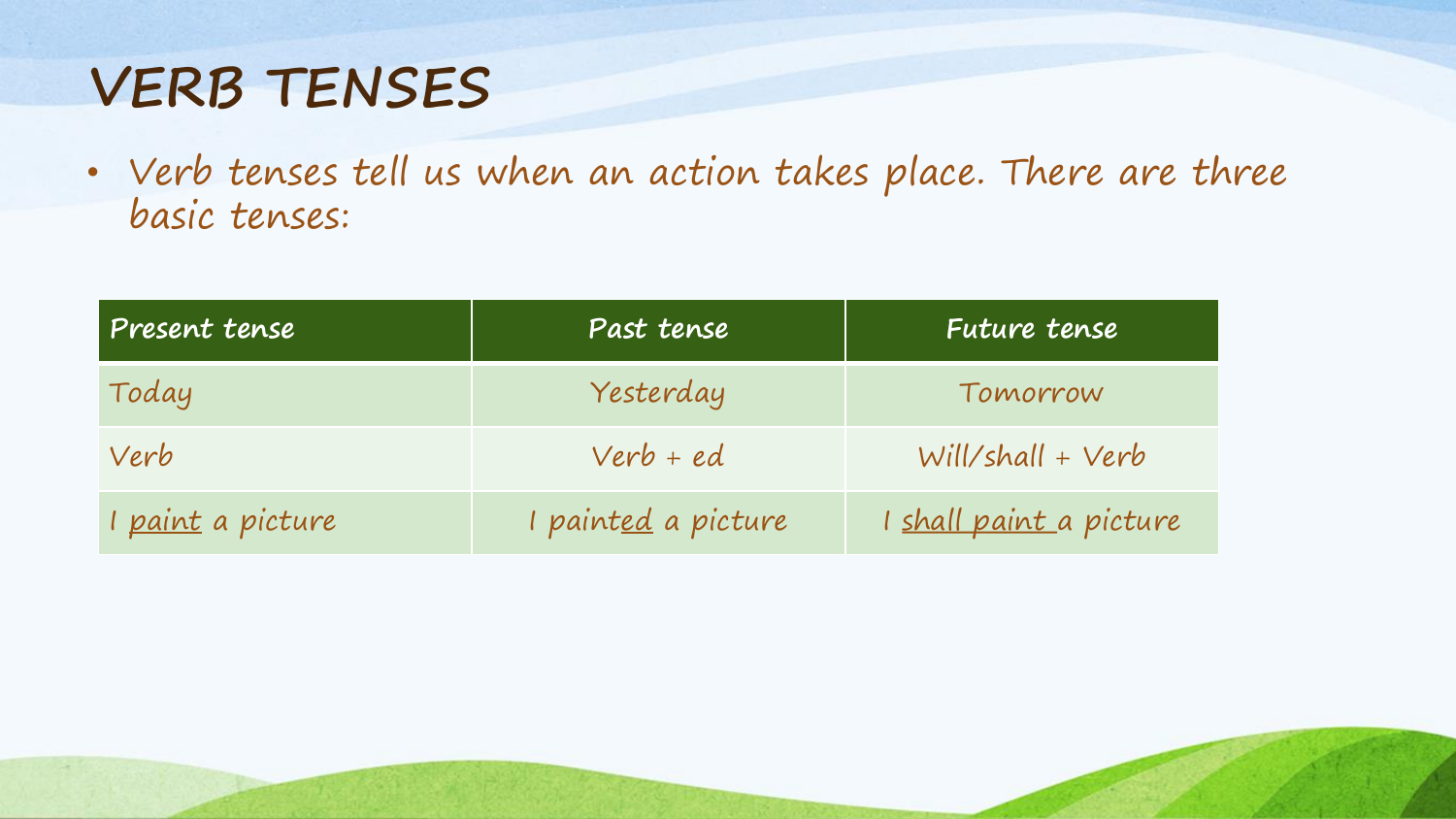

| 1. Transitive<br>Verbs | 2. Intransitive<br>Verbs | 3. Finite<br>Verbs    |  |
|------------------------|--------------------------|-----------------------|--|
| 4. Infinitive<br>Verbs | 5. Auxiliary<br>Verbs    | 6. Linking<br>Verbs   |  |
|                        | 7. Regular<br>Verbs      | 8. Irregular<br>verbs |  |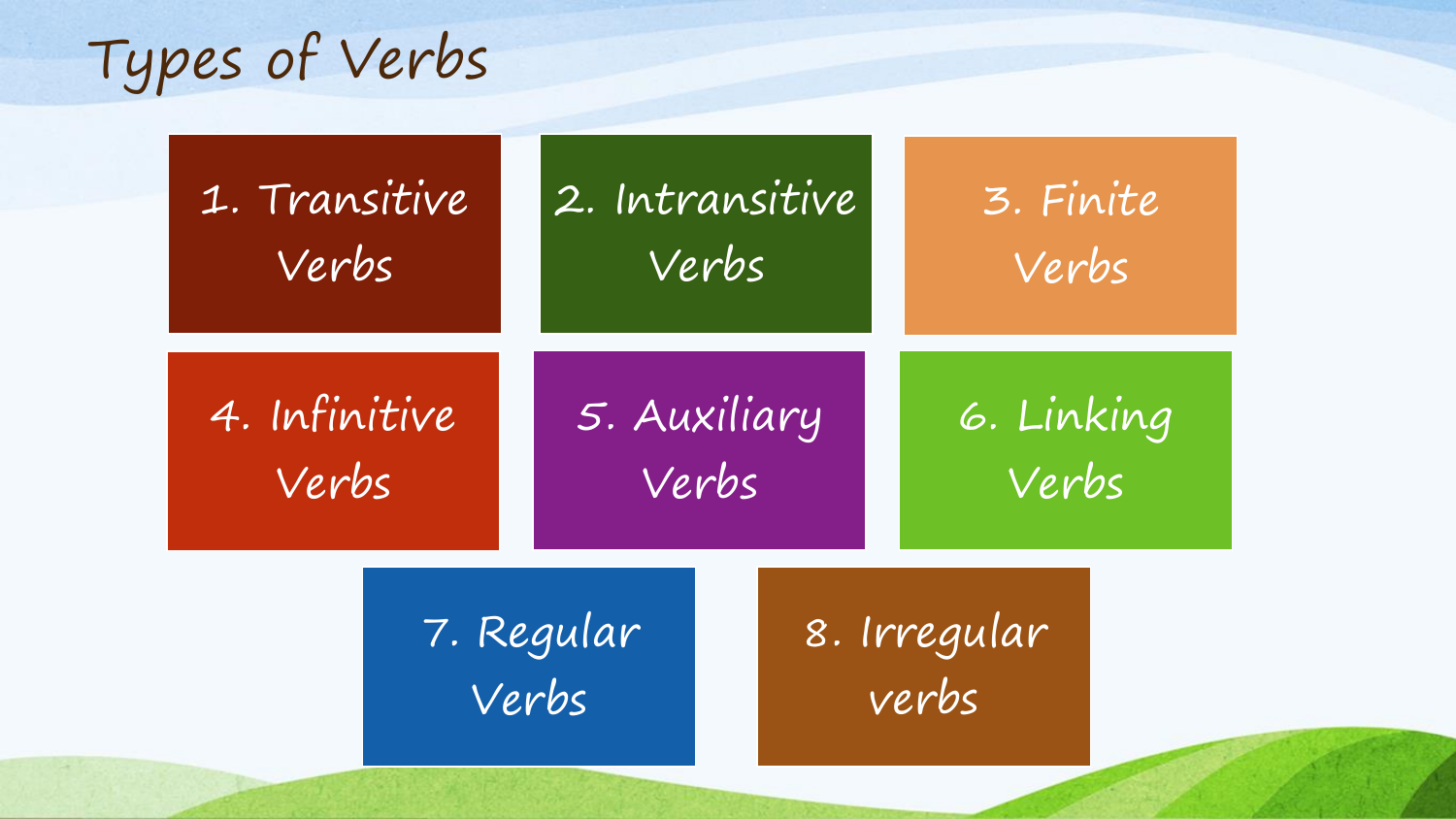# 1. Transitive Verbs 2. Intransitive Verbs

A transitive verb takes a direct object (transmit action to an object and may also have a indirect object:

Eg.

Direct object Indirect object I wrote a letter to the editor of the newspaper

indirect object/direct object

He sent Robert the letter

A intransitive verb is not  $\frac{1}{6}$ followed by a direct object

Eg.

adverbial phrase of reason

I wrote out of concern

Not an object but adverb He complains frequently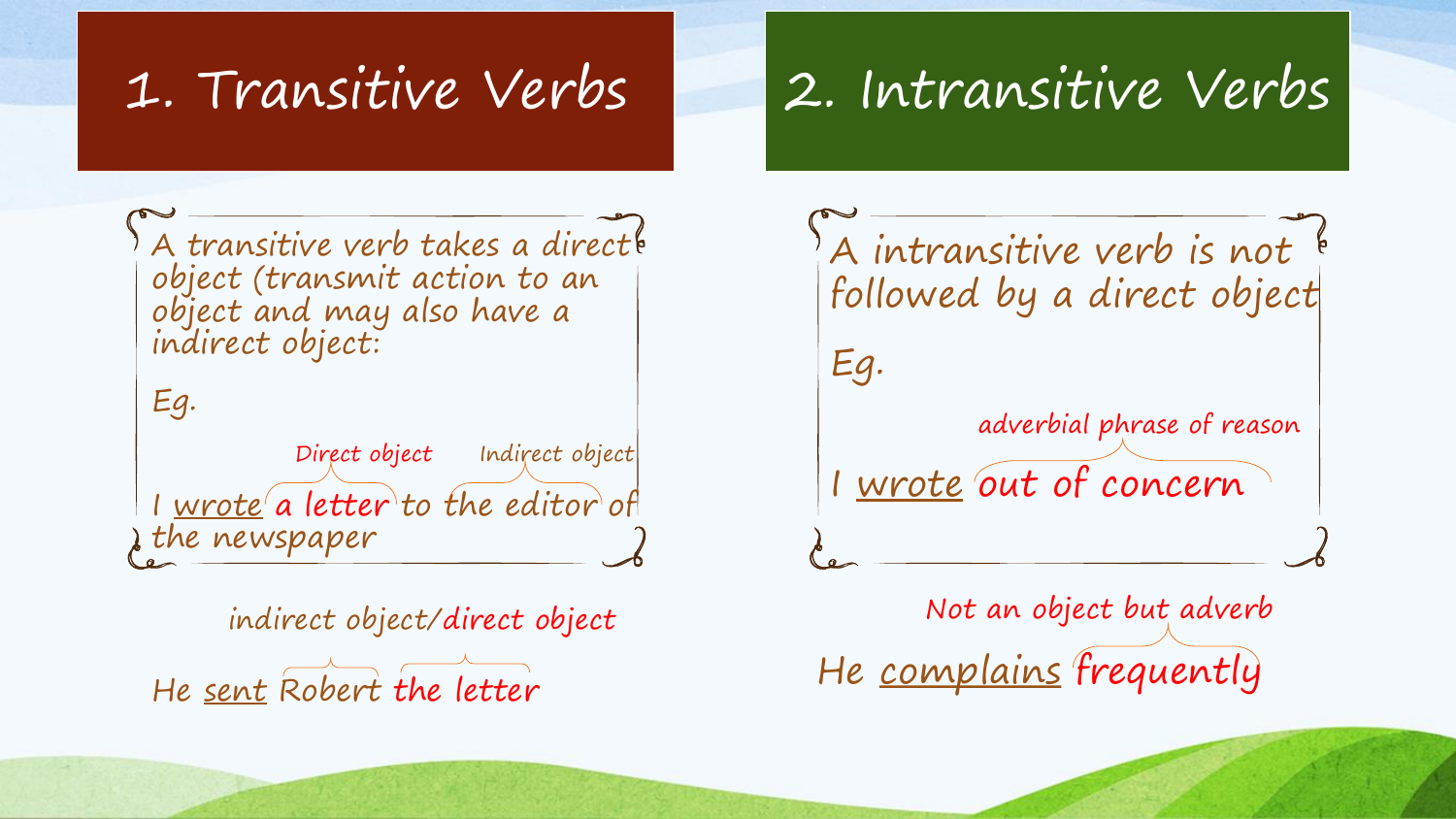A finite verb can stand o its own and does not need a auxiliary (helping verb. It must have a **subject, number** and **tense.** Eg. (one girl = number) Subject simple present tense The girl plays netball The infinitive should not be split A infinitive verb is preceded (in front of the verb) with the word "to" It cannot stand alone and mist be preceded by a finite verb. Eg. Infinitive verb because of "to" in front of verb She wants to play 3. Finite Verbs 4. Infinitive Verbs

Subject simple future tense I shall drive to town tomorrow

I am going to definitely drive to town tomorrow

I am definitely going to drive to town tomorrow √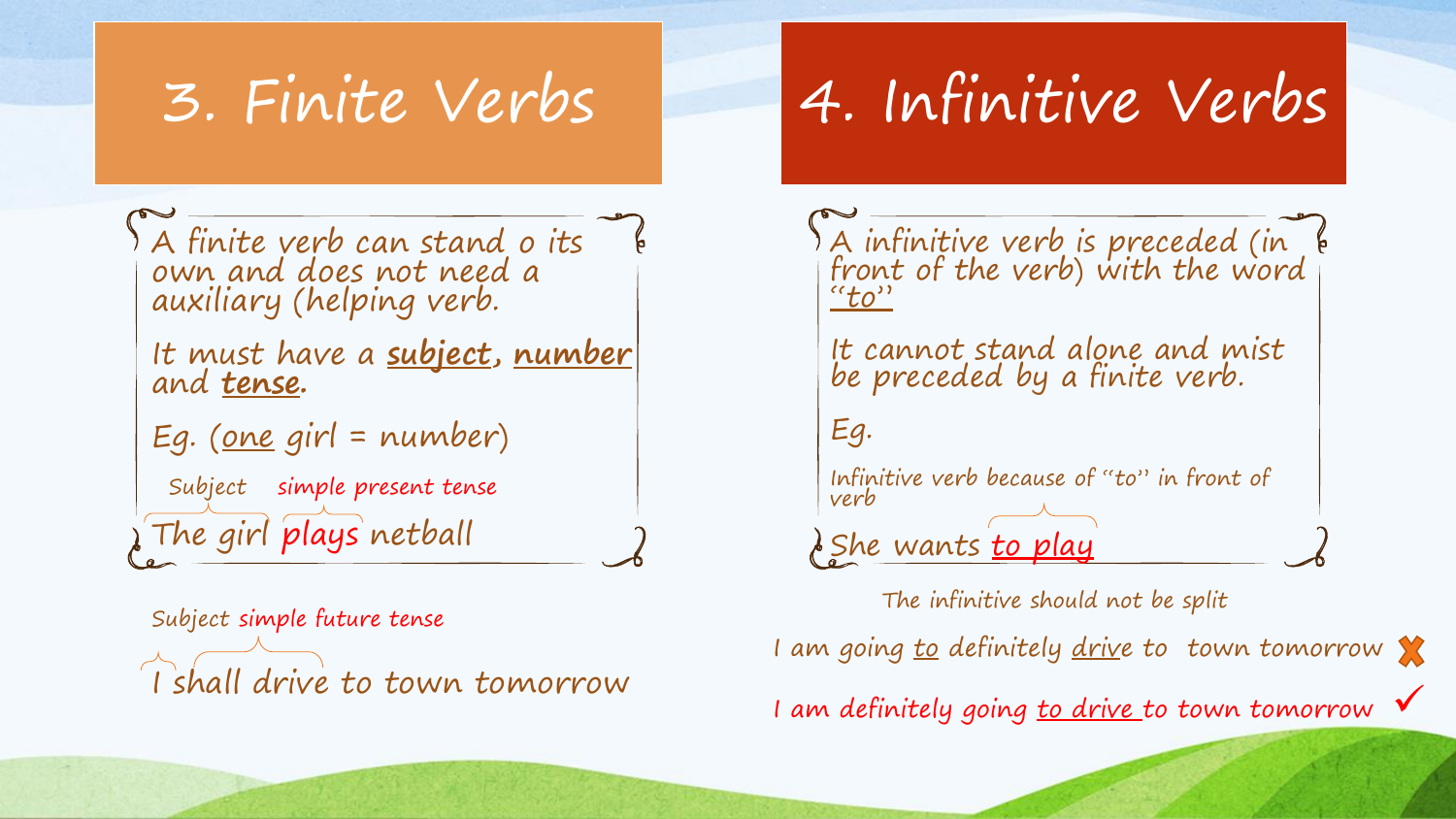# 5. Auxiliary Verbs 6. Linking Verbs

An Auxiliary verb is a helping verb

It always precedes a verb

Eg.

Auxiliary /Finite verb - simple past tense She has done her work

Auxiliary / verb – present continues tense

I am eating an apple

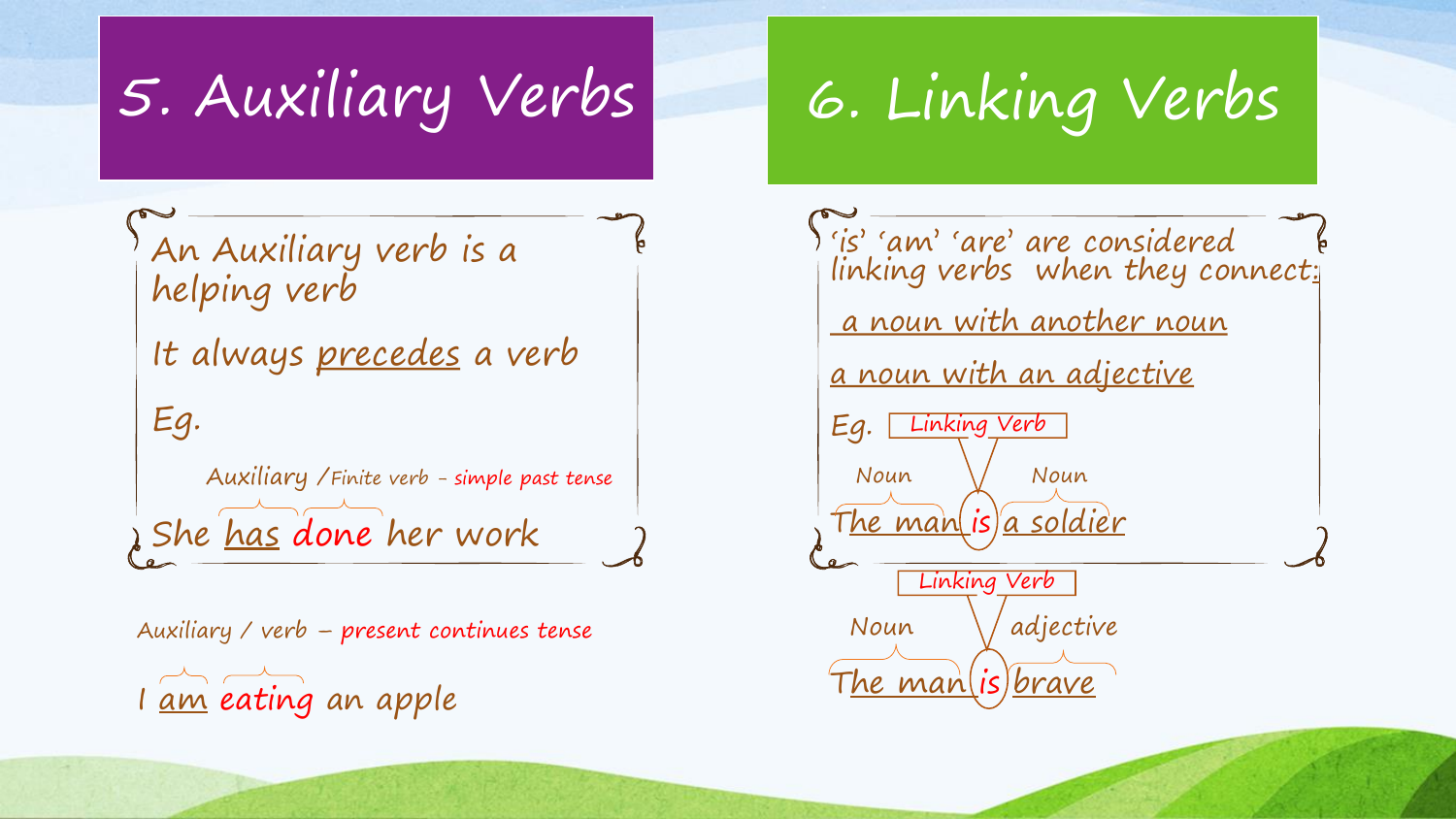|  | 7. Regular Verbs |
|--|------------------|
|  |                  |
|  |                  |
|  |                  |

# 8. Irregular verbs

Regular verbs are those verbs  $\frac{1}{6}$ that takes –ed to form the past tense of the word.

| PRESENT TENSE | <b>PAST TENSE</b> |
|---------------|-------------------|
| I walk.       | I walked.         |
| I wait.       | I waited.         |
| We dance.     | We danced.        |
| She clap.     | She clapped.      |
| He play.      | He played.        |

Irregular verbs do not form the<sup>b</sup> past tense in the same way as regular verbs. They change their spellings.

| PRESENT TENSE | <b>PAST TENSE</b> |
|---------------|-------------------|
| He sleep.     | He slept.         |
| She eat.      | She ate.          |
| I sit.        | I sat.            |
| He stand.     | He stood.         |
| I have.       | I had.            |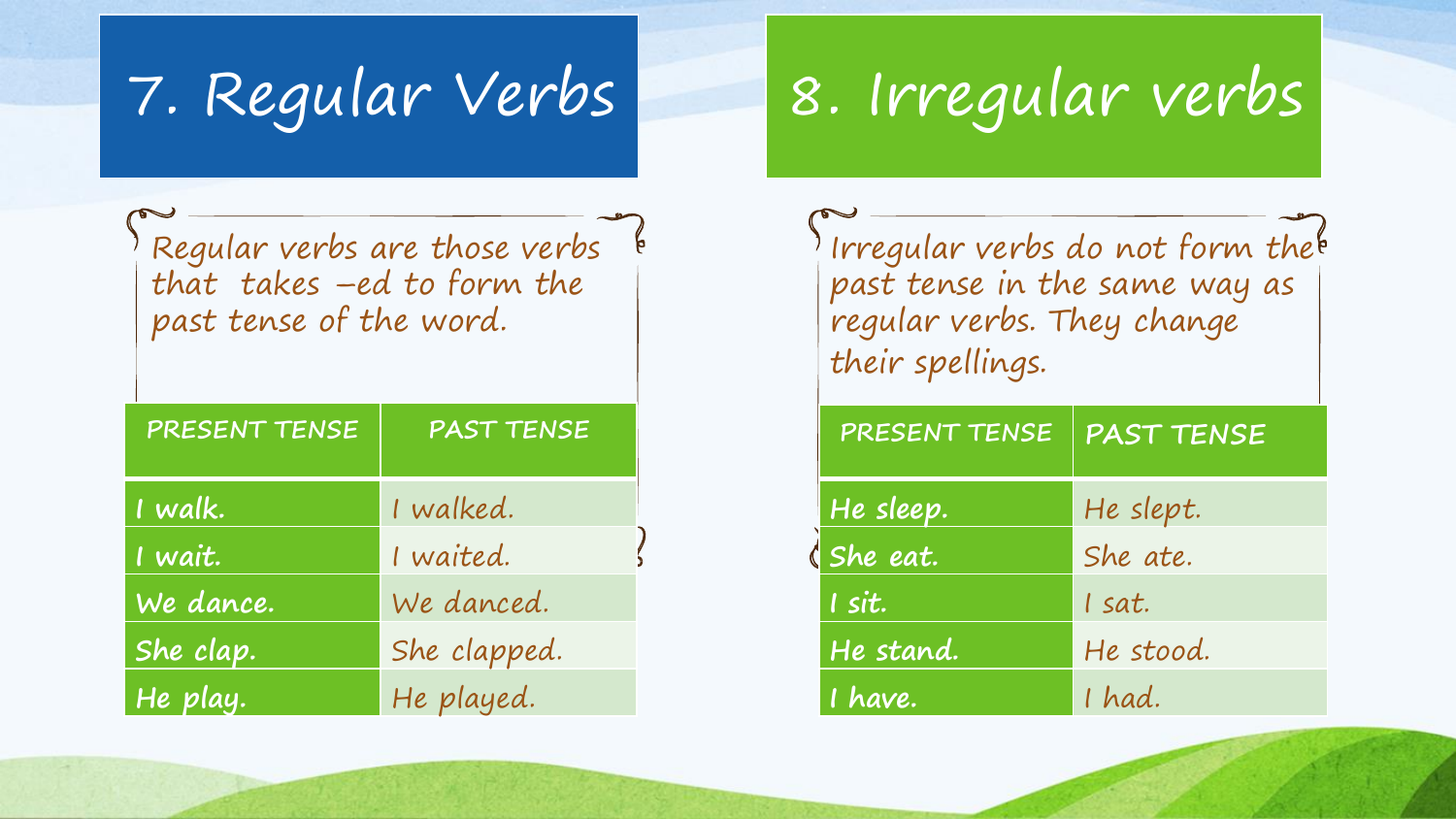**Activity 1: Identify and list the verbs in the following sentences**

**i.e. They climbed over the fence – climbed is a finite, regular verb** 1.1. Sharon and I are the only people here.

- 1.2. Our fathers were friends.
- 1.3. Jabu is studying Medicine.
- 1.4. They will leave at seven o'clock.
- 1.5. He was in high school when I got the job teaching down the road.
- 1.6. Sometimes children just do not know what they want.
- 1.7. She did it long ago.
- 1.8. Ben watched the movie eight times.
- 1.9. He always tried to get the rest of us to join him.

1.10. Four men came into the shop and started asking questions.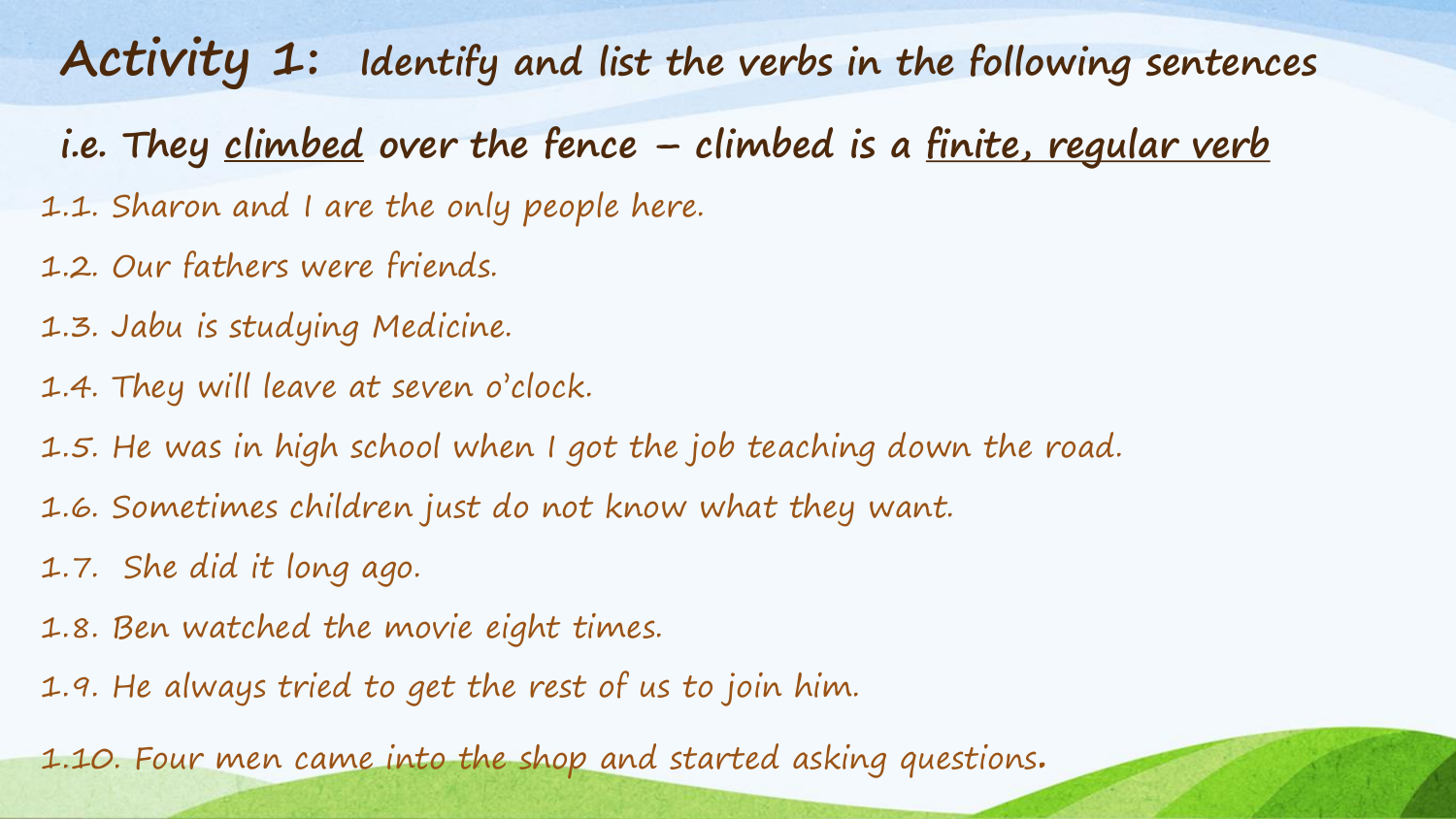**Activity 2: Identify and list the verbs in the following sentences and state whether each verb is Finite or Infinitive verb.**

2.1. Elize needs to see the doctor.

2.2. Charlize Theron is not a versatile actress.

2.3. Standing on the side of the road.

2.4. I like surfing.

2.5. Would you like to know the time?

2.6. Open the drawer!

2.7. Waiting for the plumber, she tried to remain patient.

2.8. To give him the choice.

2.9. He wanted to cry, but he was beyond emotion.

2.10. How can they help us?